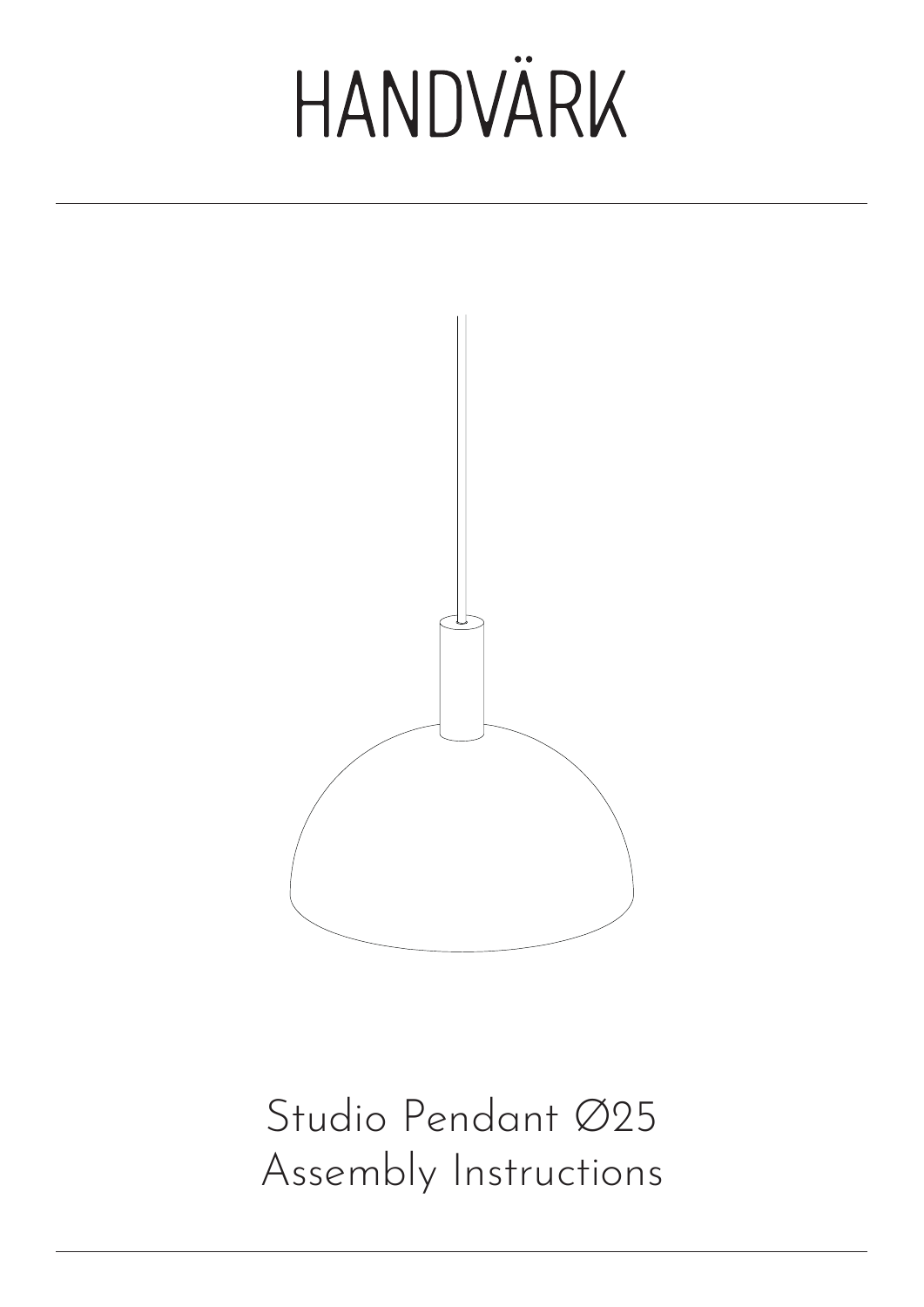Studio Pendant Ø25

#### Important Information

Before commencing installation work disconnect the main cable from the power supply - remove fuse or turn switch to "OFF"!

Inspect the lamp in case of clear damage to components. Contact us if there is clear damage.

1. Installation should be carried out in accordance with the local safety regulations.

2. In order to prevent damage, please check walls for cables before drilling holes.

3. Please ensure that all electrical connections (even pre-assembled lamps) are screwed tightly or are fully inserted as good contact is essential for a long life-span at high currents.

Please check for tight connections after changing or adjusting lamps.

4. Please do not place extra weight onto the lamp (e.g. for decorative purposes) if they were not delivered with the system.

5. Metal parts could get hot when in use. Please allow lamps to cool down before touching.

6. Do not change bulbs when switched on.

7. The pendant must not be enlarged with additional lamps.

Fitting: E14

This lamp can be dimmable. (Must be compatible with type of bulb used.)

Placement: Indoor use only in normal dry conditions. Do not install outside.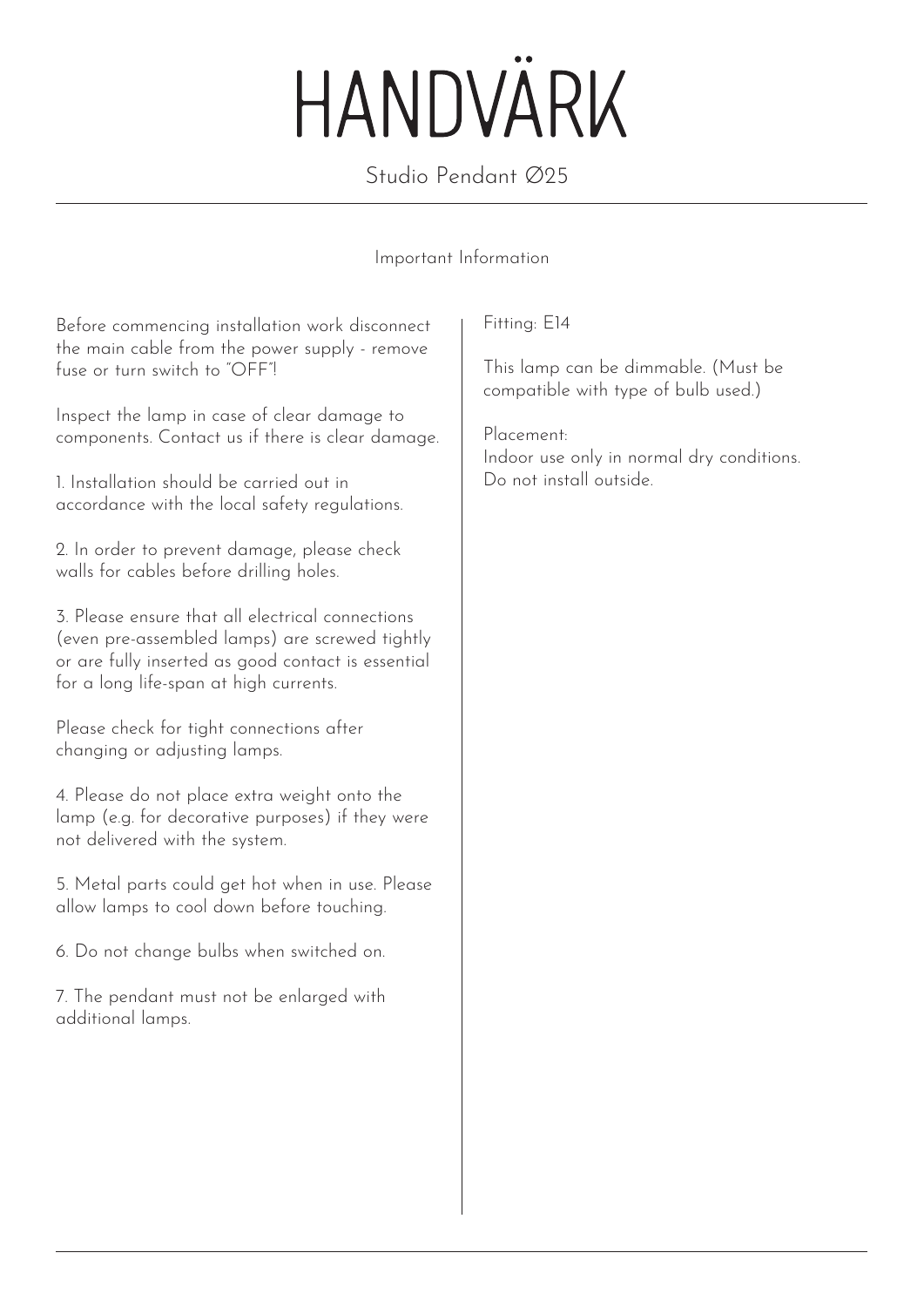Studio Pendant Ø25



Mount the bracket to the ceiling with appropriate screws and components.

Make sure it is fixated properly and securely.

1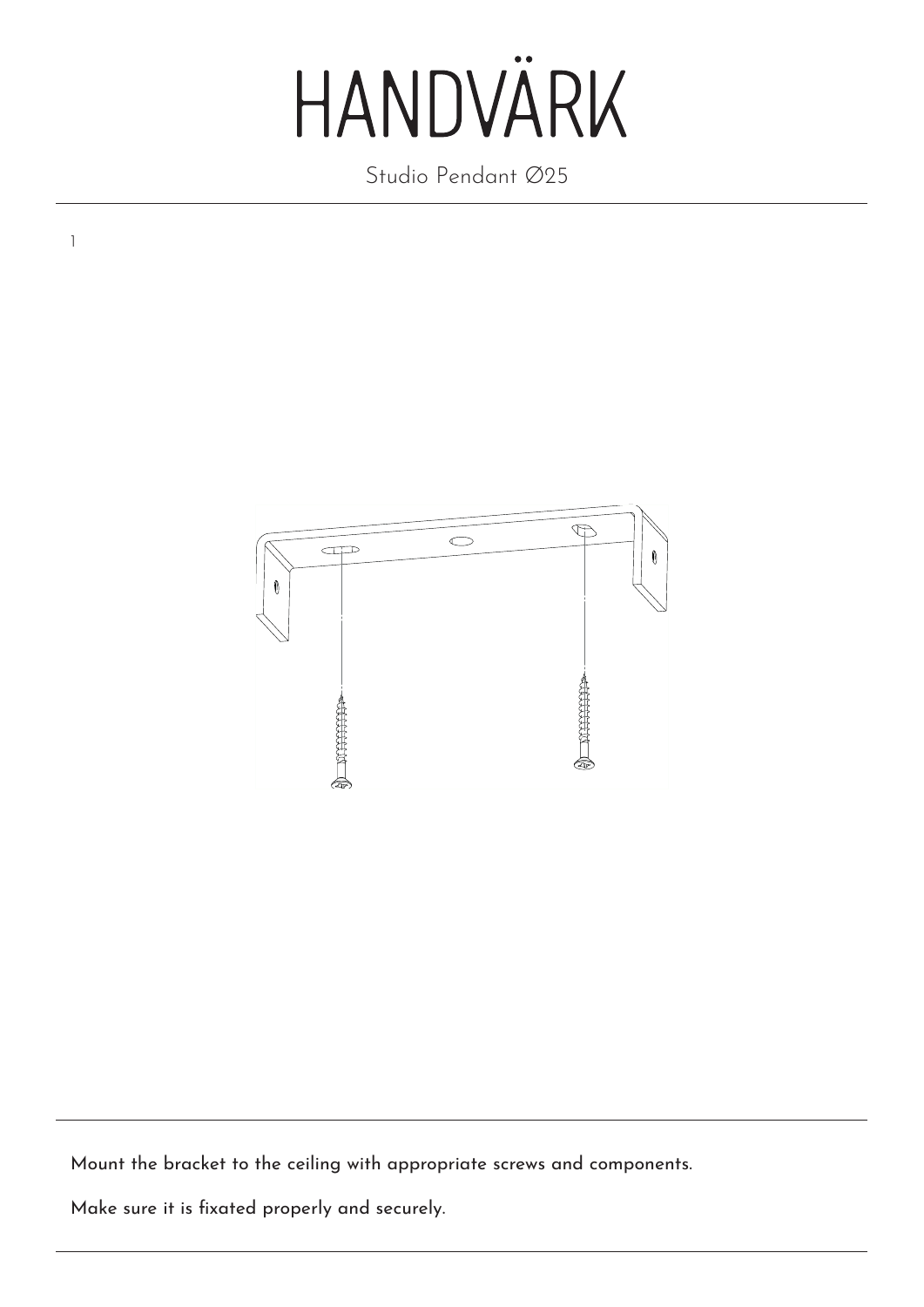Studio Pendant Ø25



Lead the cable in through the cable relief on the ceiling case.

Cable length: 3m

2

Adjust cable to desired length when hung. Be sure to tighten the screw carefully.

Removing excess fabric cable is optional. It may be necessary if lack of space in ceiling case.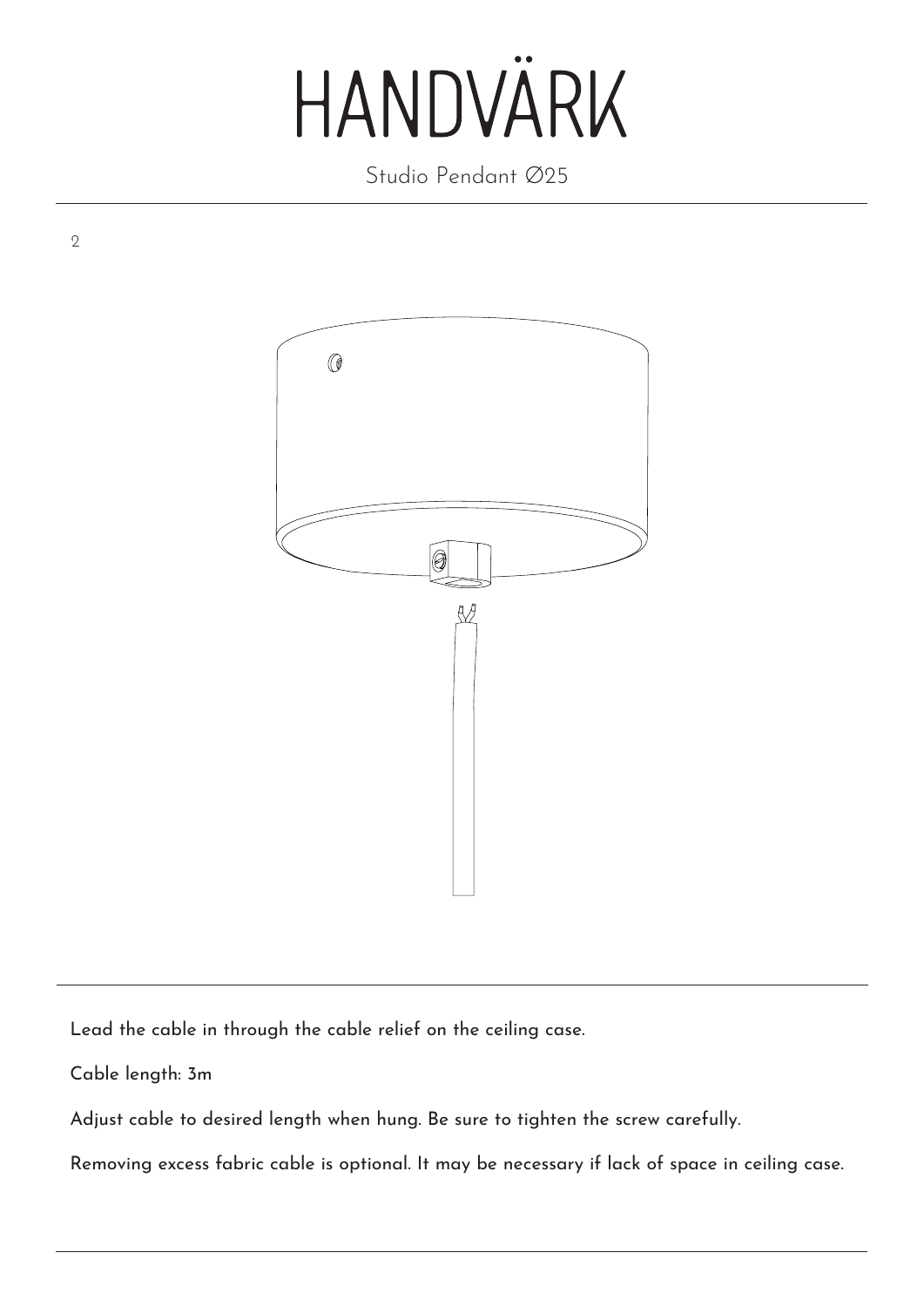Studio Pendant Ø25

3



Lead the cable into the terminal and connect to the power.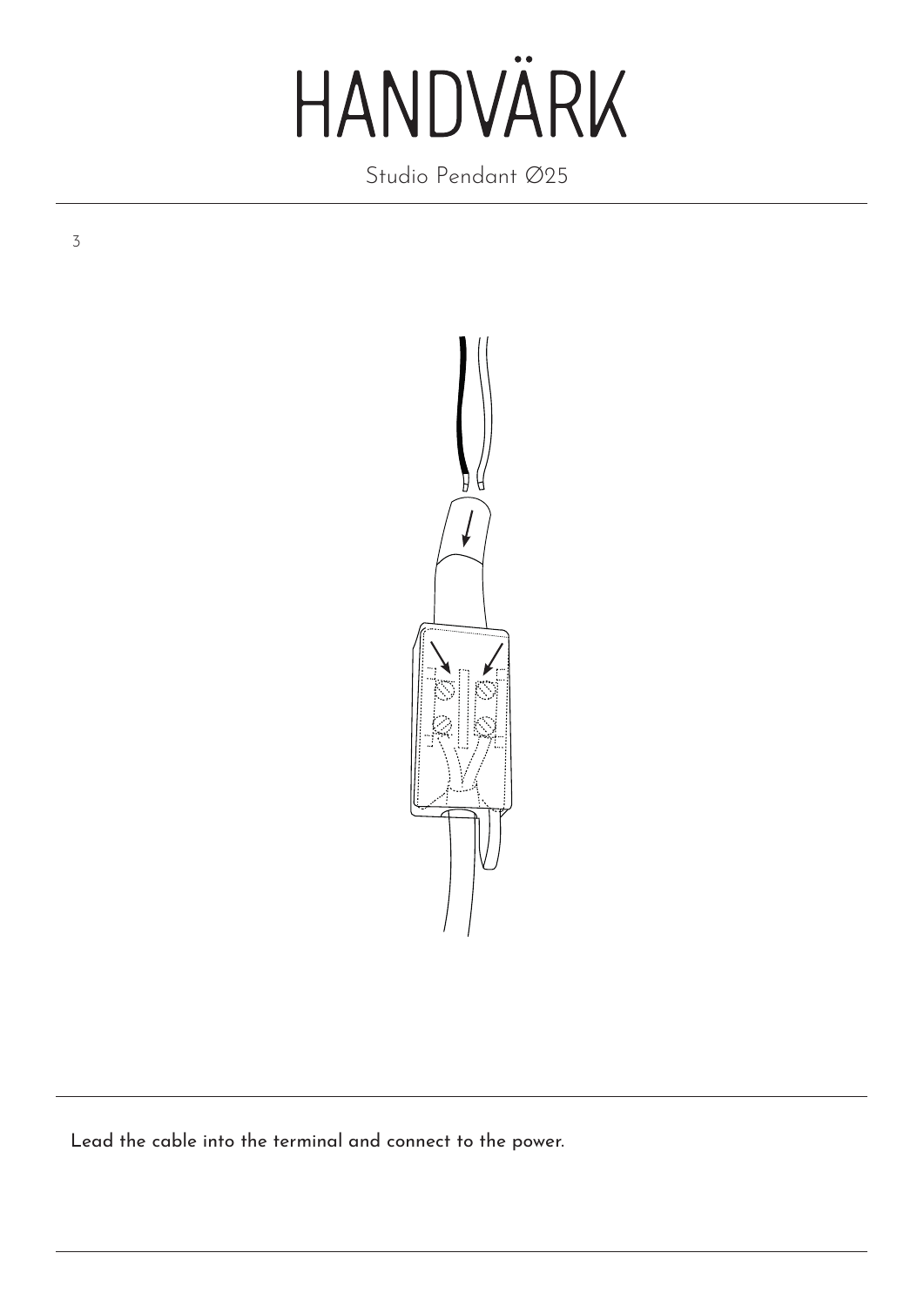Studio Pendant Ø25



Attach the ceiling case to the bracket by using the 2 screws.

Ensure the ceiling case is secured.

4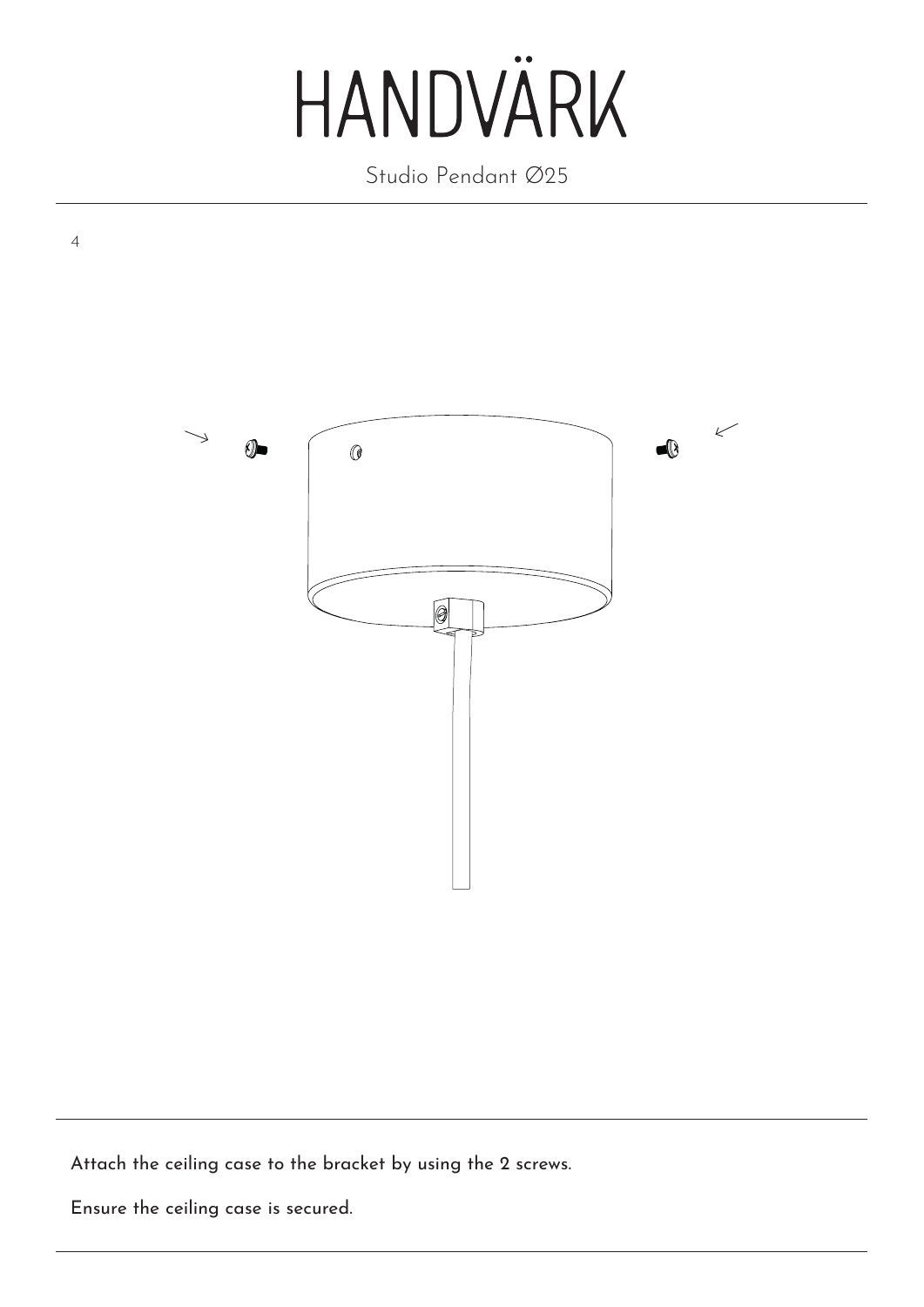

Studio Pendant Ø25